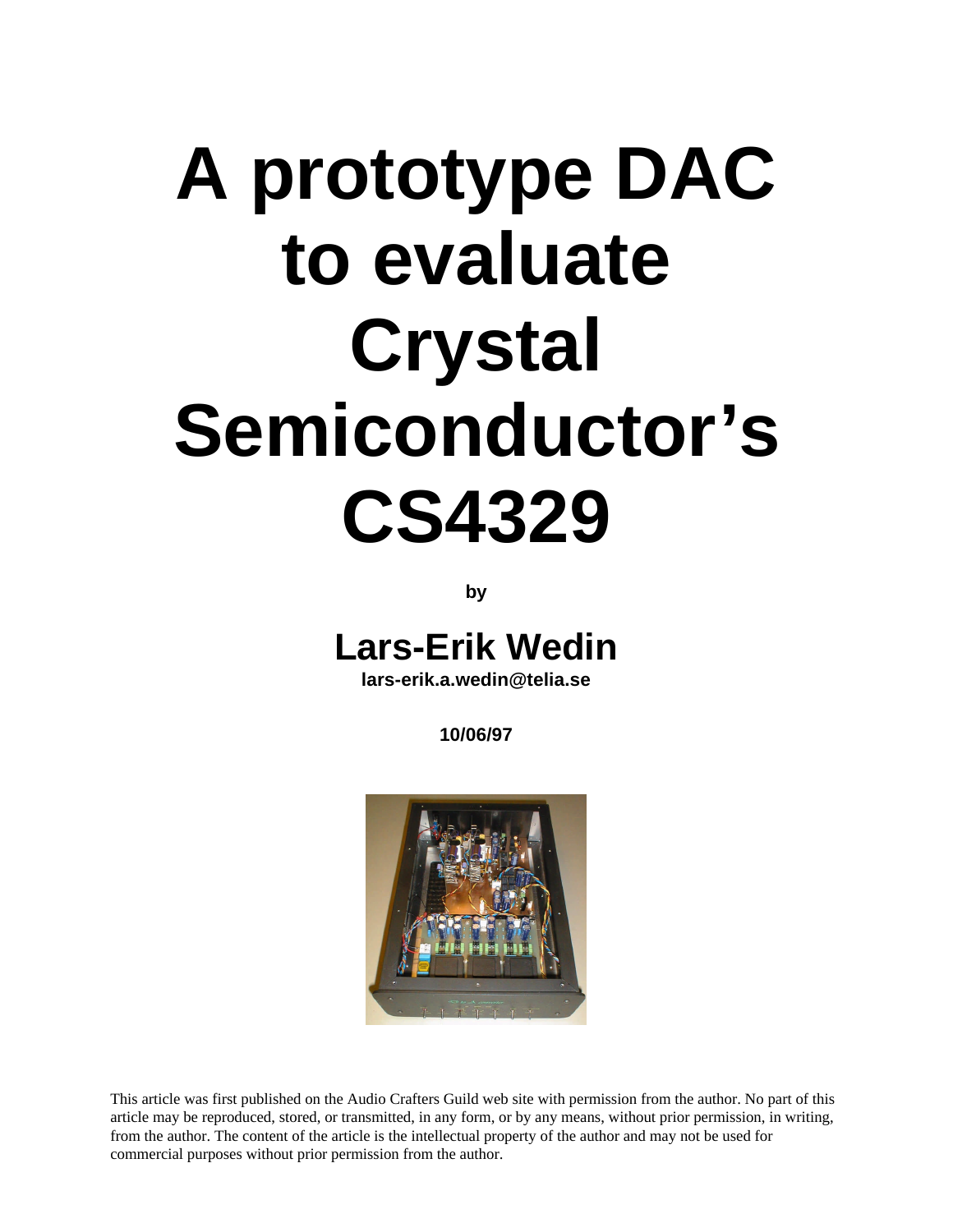### **A prototype DAC to evaluate Crystal Semiconductor's CS4329**

#### **Intro**

In 1995 a friend of mine had obtained samples of the, at that time, newly released CS4329 DAC chip from Crystal Semiconductor Corporation. Soon after that I decided to build an evaluation board containing the CS4329 which I dubbed the Proto-(type)DAC. These early samples had a bug making the frequency response deviate +0.2 dB at 20 kHz but this is corrected in the current silicon. The object was to evaluate its potential to replace the trusty CS4328 I was currently using in the X-DAC 3.0, from Audio Crafters Guild, I had put together a year before. In short the CS4329 is a complete stereo DAC system featuring 20-bit resolution, digital interpolation filters, 128 times over sampled fourth-order delta-sigma modulators and switched-capacitor analog low-pass filters. To get the 2 Vrms of output, as is required by the CD-standard, from a single 5V-supply the CS4329 incorporates differential outputs, i.e. two signals of 2.8 Vpp per stereo channel having a 180 degree phases difference and riding on +2.2 V of DC. Summing these signals in a differential amplifier yields 5.6 Vpp (which equals 2 Vrms) and the DC-components cancel as they are of equal magnitude and polarity.

#### **Features of the Proto-DAC**

The Proto-DAC is housed in a black coated all-aluminum cabinet measuring 260x380x90mm (wxdxh). It is built from four U-shaped profiles which mitered joints are held together with L-profiles in each corner, much like the frame surrounding a painting. Take a look at Fig. 1 as I describe the features of the Proto-DAC. Starting by way of its printed circuit boards, the digital mother board is the main pcb. It hosts a BNC input jack and two RCA output jacks, two input transformers, the Crystal CS8412 receiver (the E-revision) and the CS4329 DAC, analog filters and various voltage regulators. The digital mother board and the two analog filter boards are double sided with ground planes. The power supply board, display board and the eight plug-in regulator boards are single sided, I will return to these later on. From the BNC-jack the S/PDIF-signal is routed through either a high quality Scientific Conversion SC944- 05 1:2 transformer or a cheap plastic cased Pulse Engineering PE65612 1:1 transformer. The transformers are selected with two relays by means of a switch on the display board mounted behind the front panel. The transformers pass the S/PDIF-signal to the CS8412 which has separate regulators for the digital section and the PLL (phase locked loop). These regulators are mounted on small pcbs with pin connectors that plugs into the digital mother board and the analog filter boards. The regulators are Linear Technologies LT317/337 AT at the moment, but they may be exchanged easily.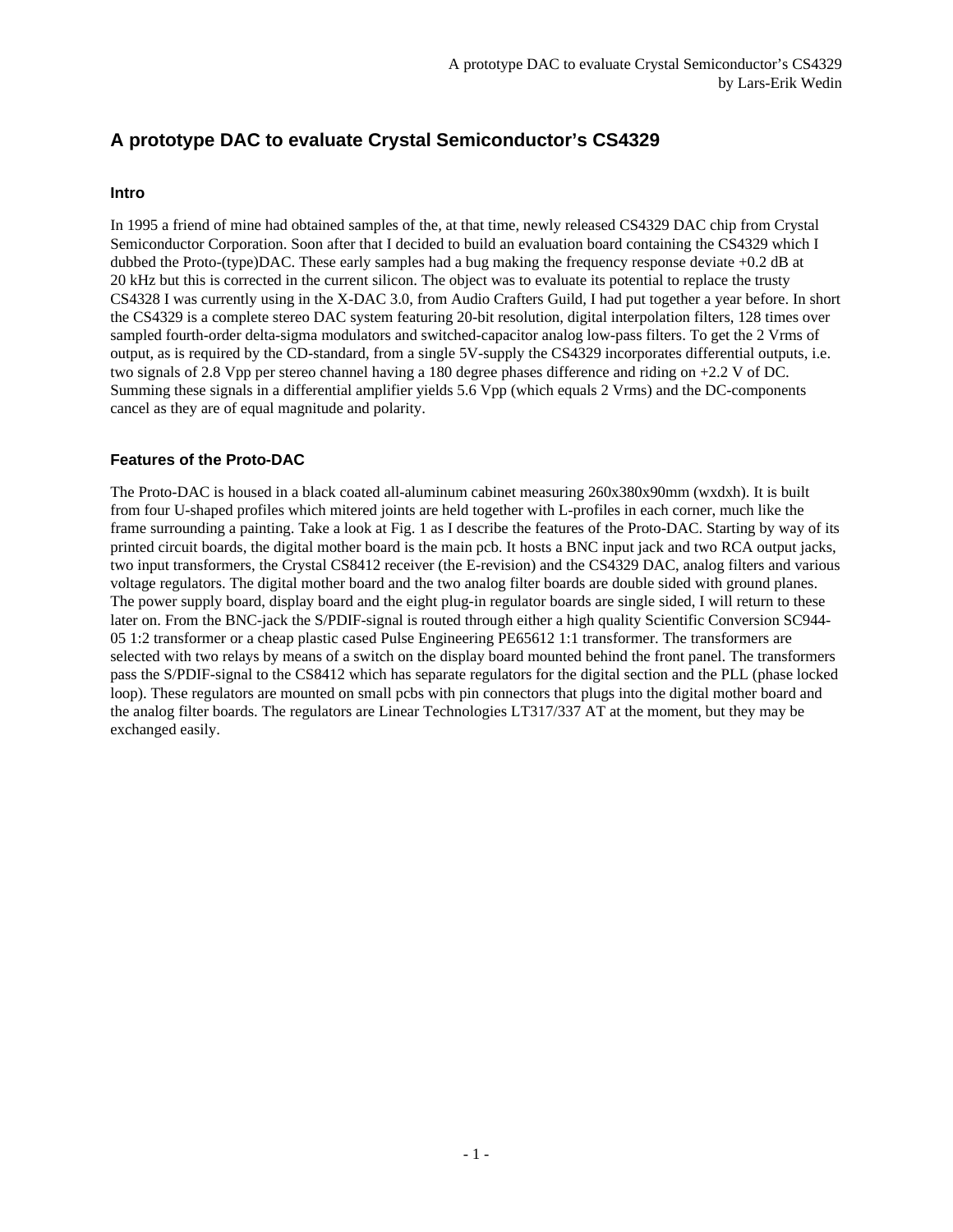

Figure 1 shows the interior of the Proto-DAC, sans the plug an play board containing the AD1890/91 sample rate converter, oscillators and dividers.

#### **The plug and play feature**

The four signals (serial data, master clock, serial clock and left/right-clock) are passed from the CS8412 to the CS4329 by means of four relays, either directly or via a 40-pol DIL-connector which may be used to plug in various devices between the CS8412 and the CS4329, such as:

- Flip-flops to re-clock serial data, serial clock and left/right-clock with the master clock;
- Sample rate converters such as AD 1890/91 together with oscillators and dividers;
- A FIFO-buffer and a VCXO together with associated logic.

The 40-pole DIL-connector also provides two independent 5V supplies and a reset-signal to the AD1890/91. The plug and play device between the CS8412 and CS4329 may be switched in or out with a switch on the display board at the front panel. The CS4329 may run either with a serial clock signal from the CS8412 or it may generate it by itself (this is described in more detail later on). This is accomplished with two relays: one connects the serial clockpin of the CS4329 to ground and the other relay is used to momentarily disconnect the left/right-clock signal from the CS8412. Two switches on the display board provides for this feature. The CS4329 has separate regulators for the analog section and digital section. The ground plane is common to both the analog and digital section.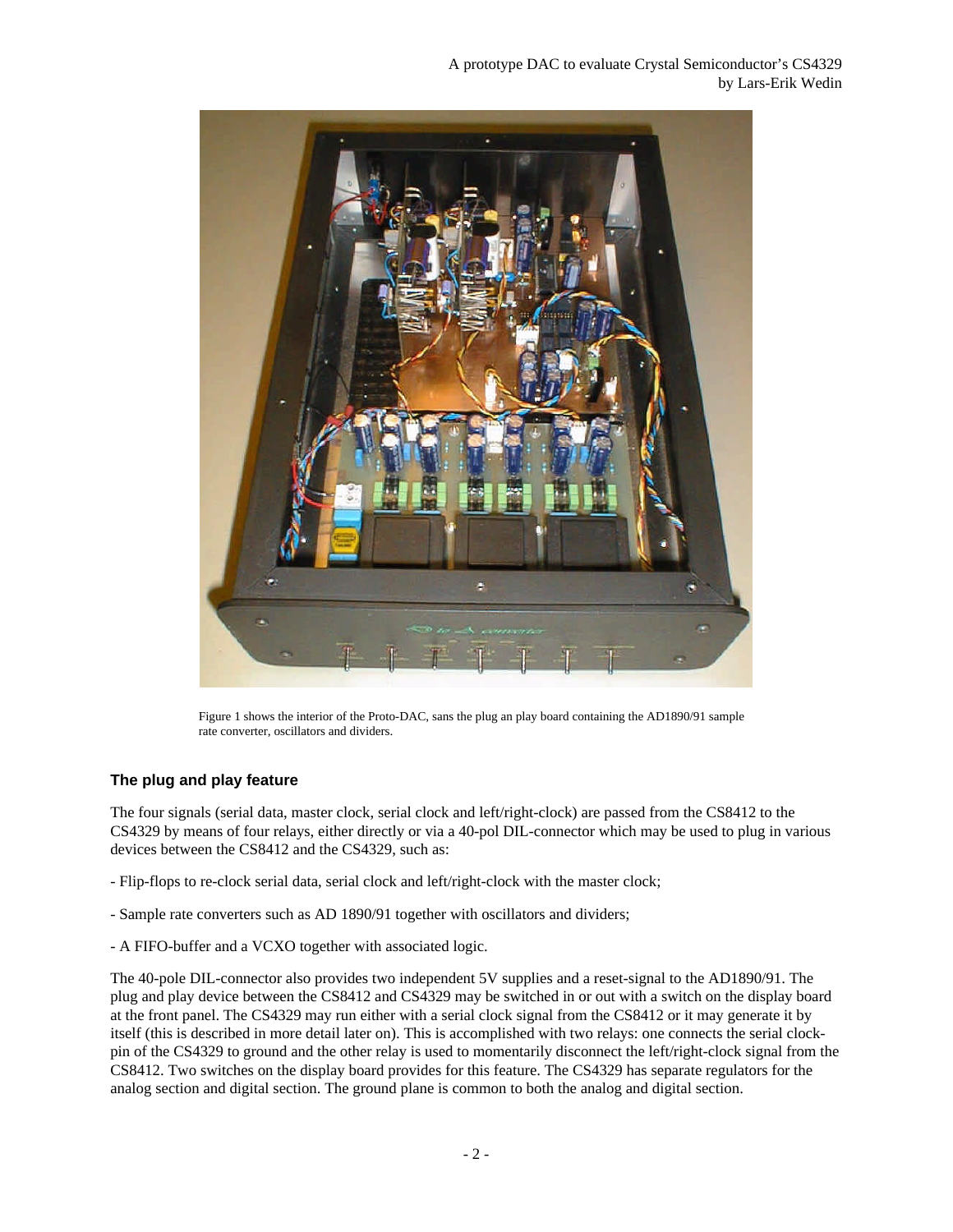#### **Taking care of the analog output**

The differential outputs of the CS4329 are routed to two analog filter boards, one for the left channel and one for the right channel, which plugs into the digital mother board. Here the positive and negative analog outputs are summed and low-pass filtered. The circuit is mostly the same as the one published in the "Crystal design note for a 2-pole filter with differential input" by Steven Green, se Fig. 2. The op amp is an Analog Devices AD797 BN which output is buffered by an AD811 AN, working as a follower. By means of a relay the feedback to the filter may either be taken from the output of the AD797 or the AD811 which enables a choice between local or global feedback. A disadvantage of the differential circuit may be the loading effect it provides on the DAC-outputs (about 14 kohm from the filter). This low value may impair CMRR as there is little control over the source resistance's of the DACoutputs. A small mismatch in these resistance's may degrade the CMRR of the filter circuit. A cure for this is a very high impedance at both filter inputs. This is accomplished by a circuitry lifted from Walt Jung's IC Op-Amp Cookbook, JFET-followers with matched dual-JFET cascode pairs and a high-CMRR current source. This buffer may be switched in or out with two relays. Each analog filter board has plug-in regulators supplying +/- 15V.



Figure 2 shows the prototype implementation of the 2-pole low-pass filter with differential input as is recommended by Crystal Semiconductors, notice the heat sink on AD811. Relays and input buffers have been removed from this pcb.

#### **Power supply and front panel options**

The power supply board has a simple common mode mains filter and three pcb mount potted UI-core transformers, each having dual secondaries. One transformer is dedicated to the analog filters, the other to the CS8412 and CS4329. The third may be used by the plug and play board between the receiver and the DAC. Each secondary has a bridge rectifier with four GI856's and a pi-filter with electrolytics and a small 1mH choke. There is also a 24V supply for the relays, which counts to a total of 14.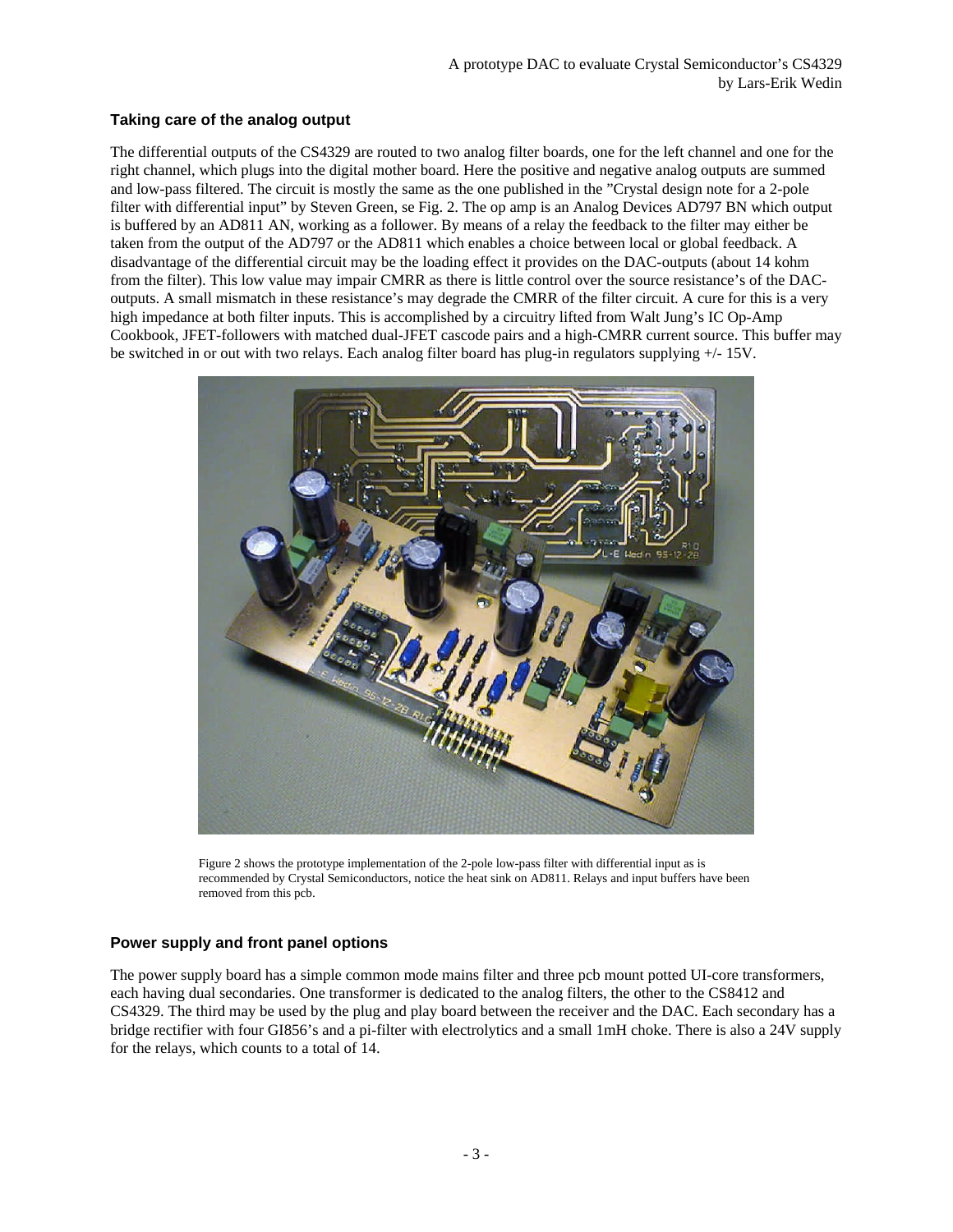At the back of the front panel is a display board with three LEDs and seven switches. The LEDs indicate power on, de-emphasis activated and the absence of a signal from the transport or that the DAC has been muted. The switches have the following functions:

- Global or local feedback in analog filters;
- Buffered or unbuffered DAC-outputs to analog filters;
- Internal or external generation of serial clock;
- Disconnecting left/right-clock (to be used when switching from external to internal serial clock);

- Asynchronous or synchronous DAC-interface (switching the plug and play board, between CS8412 and CS4329, in or out in case it carries an AD1890/91);

- Switching between S/PDIF-transformers;
- Mute/calibrate/reset of the CS8412, CS4329 and AD1890/91 if used.

#### **The all important analog filtering**

Well, what have I learnt from listening to the Proto-DAC? This: the thing that matters the most, sound wise, is by far the analog filtering of the CS4329! The CS4328 has an analog filter consisting of a 5th order switched capacitor lowpass filter and a 2nd order continuous time filter. The switched capacitor filter eliminates out-of-band energy resulting from the noise shaping process and the continuous time filter eliminates high frequency energy that appears at multiples of the 64x over sampling. The clever thing with the CS4328 is that its 64xfs (where fs is the audio sample frequency, i.e. 44.1 kHz for CD) digital interpolation filter equalizes the phase response of the analog filter producing a resulting phase response deviating only 0.5 degrees from linear phase. The CS4329 has an 128xfs digital interpolation filter and an analog switched capacitor filter but does not include phase or amplitude compensation for an external analog low-pass filter. Hence, the DAC system's phase and amplitude response will depend on the external analog conditioning.

#### **Analog conditioning**

The sound produced from the 2-pole filter with differential input from the Crystal design note was disappointing, to say the least. Removing the filter capacitors and running it as a bare summing amp was a great revelation, but I was not quite content with the sound of the op amps and I also thought that the digital noise should be suppressed. (It sounds great, but looks terrible when viewed on an oscilloscope.) So I designed a single ended class A summing and filtering amp with discrete components which I think sounds just marvelous. In short, it features a dual JFET as the differential amp and a MOSFET as buffer, both are driven by current sources. It has proved to be quite sensitive to the choice of passive components and it has been very educational to listen to substitutions of various resistors and capacitors. As you may see from Fig. 3 I am currently using Vishay resistors and MIT Multi Cap and Rel-Cap Teflon capacitors at the output. The electrolytics are Sanyo's OS-CON series which is an aluminum solid capacitor with an organic semiconductive electrolyte (a complex salt in the form of black fine-powdered crystals). The greatest advantages of the OS-CON is its low resistivity and good high frequency characteristics, nearly equal to that of film capacitors. The audio grade SG-series are resin sealed to reduce microphonics or so called element vibration and have leads of oxygen free copper.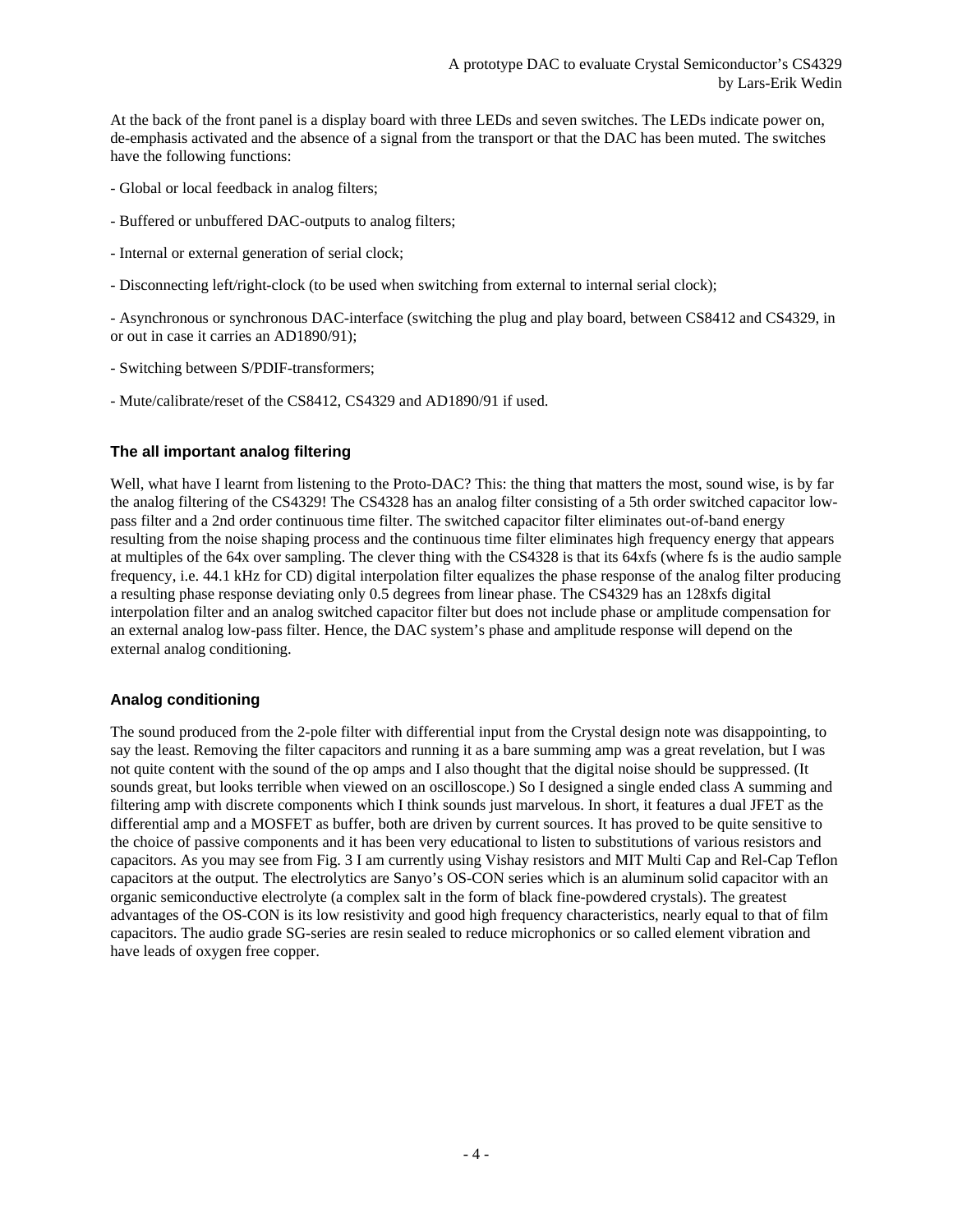

Figure 3 shows a prototype implementation of the single ended class A summing amp I came to like very much.

#### **Power supply rearrangements**

The original Proto-DAC had independent regulators for the analog and digital supply on both the CS8412 and CS4328. However documentation presented at the Crystal World Tour Application Seminar in 1996 revealed that there existed recommended operating conditions for Crystal Semiconductor's ICs which specified power supply voltages. These specifications dictated that the analog supply must always be the most positive voltage on the part. When the digital supply is separately regulated, care should be taken to ensure that the analog supply always comes up first and never drops below the digital supply. This fact made me rewire the supplies in a way to ensure that the analog supply is always greater than digital supply, i.e. I derived the digital supply from the analog supply through a small inductor and a capacitor. The inductor and capacitor combination provides a low pass filter to isolate the digital switching noise from the analog power supply. The decoupling capacitors should be located as close to the CS8412 and CS4329 supply pins as possible.

#### **Did I hear any differences?**

Another improvement to the Proto-DAC was switching to a newer G-revision of the CS8412. From that revision on the silicon is made in a different manufacturing process, making it smaller and also improving jitter specifications. I also placed a 1.0 nF capacitor between the PLL filter pin and ground to improve jitter performance even more. Well, what about hearing any differences? To be honest, apart from the analog filters I have heard no audible difference. Switching between the two S/PDIF-interface transformers revealed no differences in sound reproduction. I have also